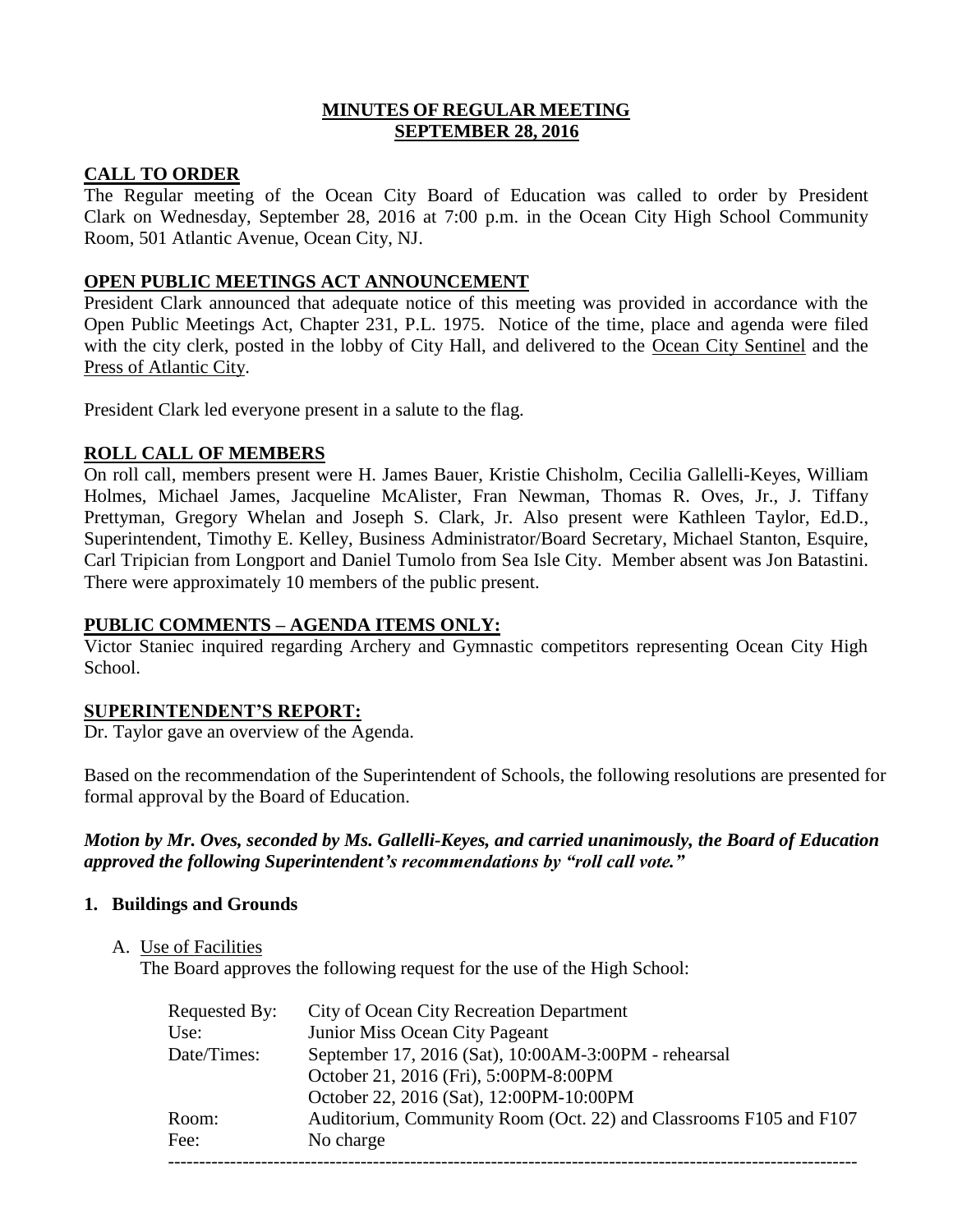| Requested By:<br>Use:<br>Dates/Times:<br>Room:<br>Fee:  | Ocean City Junior Wrestling<br>Winter Youth Wrestling<br>November 7, 2016-March 2, 2017* (Mon-Thurs), 6:00PM-8:00PM<br>*not available when school is closed $(11/10, 11/24, 12/26, 12/27, 12/28, 12/29,$<br>$1/2$ , $1/16$ and $2/20$ ) or during High School home wrestling matches<br><b>Wrestling Room</b><br>No charge |  |  |
|---------------------------------------------------------|----------------------------------------------------------------------------------------------------------------------------------------------------------------------------------------------------------------------------------------------------------------------------------------------------------------------------|--|--|
| Requested By:<br>Use:<br>Date/Time:<br>Room:<br>Fee:    | Ocean City Junior Wrestling<br><b>Parents Meeting</b><br>November 15, 2016 (Tues), 6:00PM-6:30PM<br>Classroom C108<br>No charge                                                                                                                                                                                            |  |  |
| Requested By:<br>Use:<br>Date/Times:<br>Rooms:<br>Fee:  | <b>First Night Ocean City</b><br>New Year's Celebration<br>December 31, 2016 (Sat), 2:00PM-Midnight – set up and event<br>Community Room, Auditorium, Main Gym, Auxiliary Gym, Observatory,<br>Cafeteria, Kitchen and Observatory (8:00PM-10:00PM)p<br>No charge                                                           |  |  |
| Requested By:<br>Use:<br>Dates/Times:<br>Room:<br>Fee:  | New Jersey School Boards Association<br><b>CMCSBA</b> Meetings<br>January 31, 2017 (Tues) and March 29, 2017 (Wed), 6:00PM-9:00PM<br>Library<br>No charge                                                                                                                                                                  |  |  |
| Requested By:<br>Use:<br>Dates/Times:<br>Rooms:<br>Fee: | Ocean City Junior Wrestling<br>Junior Wrestling Tournament<br>March 4, 2017 (Sat), 1:00PM-3:00PM – set up<br>March 5, 2017 (Sun), 7:00AM-5:00PM – event<br>Main Gym and Auxiliary Gym<br>No charge                                                                                                                         |  |  |
| Requested By:<br>Use:<br>Date/Time:<br>Room:<br>Fee:    | Ocean City Junior Wrestling<br><b>Banquet</b><br>March 15, 2017 (Wed), 5:30PM-7:30PM<br>Cafeteria<br>No charge                                                                                                                                                                                                             |  |  |
| Requested By:<br>Use:<br>Dates/Times:<br>Rooms:<br>Fee: | Player Choice 1, LLC/Ocean City FMBA Local #27<br>Girls' Basketball Showcase Tournament<br>June 9, 2017 (Fri), 2:30PM-5:00PM - set up<br>June 10 and June 11, 2017 (Sat & Sun), 7:00AM-7:00PM – event<br>Main Gym and Auxiliary Gym<br>\$945.00                                                                            |  |  |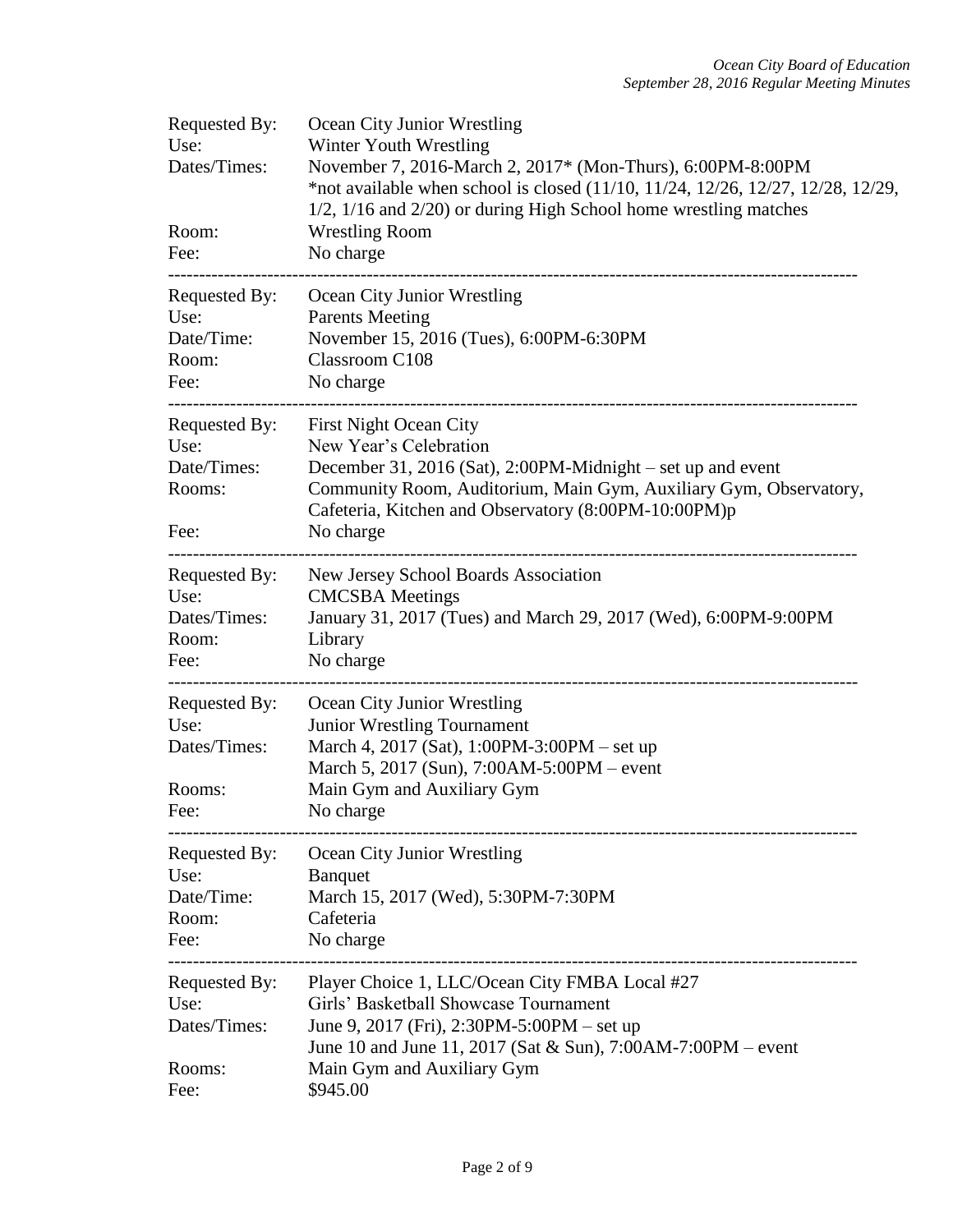• Buildings and Grounds Committee Report – Mr. Oves, Chairperson Mr. Oves gave a report of the Committee meeting.

### **2. Curriculum and Student Affairs**

- B. Uniform State Memorandum of Agreement The Board approves the Uniform State Memorandum of Agreement (MOA) between the Ocean City School District and the Ocean City Police Department for the 2016-17 school year.
- C. Ocean City Free and Public Library Grant Application Submission The Board authorizes the District's submission of a grant application for "Bringing the Wetlands to Life in Ocean City" for students in grades K-12. The program will take place from January 2017 to June 2017.
- D. High School Field Trip Request The Board approves the attached High School Field Trip list.
- E. Research Project by Staff Member

The Board approves a High School graduate program research that will involve making video tapes of the teacher teaching lessons in order to improve the teacher's practice. This request is being made in accordance with Board Policy #3245, Research Projects by Staff Members.

- F. High School Grant Application Submission The Board authorizes the High School's submission of one grant application to the Lowe's Toolbox for Education Grant Program. The grant would provide the materials and supplies for the expansion of marine-focused classes.
- G. 2016-17 USA Archery Competition The Board approves one student, who will compete in regionally sanctioned USA Archery events, to represent the Ocean City High School in these events for the 2016-17 school year. There is no cost to the Board.
- H. 2016 NJSIAA Girls Gymnastics Tournament Competition The Board approves two students, who will compete in the New Jersey State Interscholastic Athletic Association Girls Gymnastics Championships, to represent the Ocean City High School in this interscholastic competition. There is no cost to the Board.
- Curriculum and Student Affairs Committee Report Mrs. McAlister, Chairperson Mrs. McAlister gave a report of the Committee meeting.

### **3. Finance**

- A. Bill List (Attachment #3.A) The Board approves payment of bills for September 2016 in the amount of \$3,435,251.35.
- B. Secretary and Monthly Cash Reconciliation Reports (Attachment #3.B) The Board approves the Board Secretary's Monthly Financial Report and the Monthly Cash Reconciliation Report for August 2016.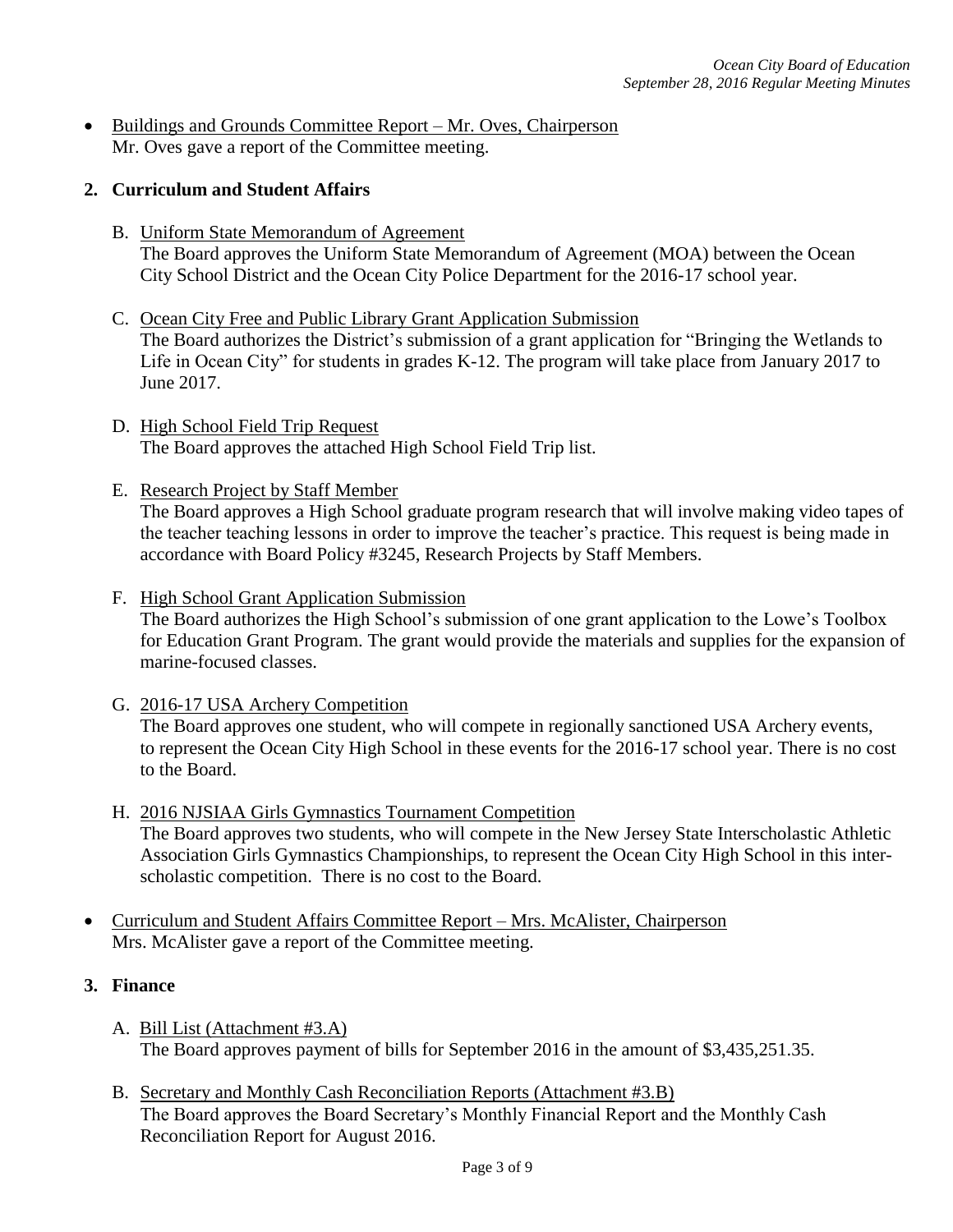C. Line Item Transfers (Attachment #3.C)

The Board approves the revenue and appropriation transfers for August 2016. The Board also acknowledges receipt of the State of NJ mandated transfer reconciliation form for August 2016.

- D. Travel & Expense Reimbursement (Attachment #3.D) The Board approves the September 2016 list of Board of Education Members and School District Staff travel and related expense reimbursements.
- E. Blind and Visually Impaired Services The Board approves the N.J. Commission for the Blind and Visually Impaired contract to provide services for the 2016-17 school year at a fee of \$1,900.
- F. IDEA Fiscal Year 2017 Grant Amendment Submission The Board authorizes the School District's amended submission of the IDEA FY2017 grant application. This Amendment is required for modify the 2017 budget for IDEA funds.
- **4. Personnel** (All motions are upon Superintendent's recommendation:)
	- A. Substitutes and Sporting Event Workers (Attachment #4.A) The Board approves the attached criminal history approved/HIB trained substitutes and sporting event workers for the 2016-17 school year.
	- B. New Hire District Supportive Staff The Board approves Nikki Boylan, special education aide, effective October 1, 2016 through June 30, 2017, step 1, 7 hours per day, \$20,892 (includes \$600 educational stipend). Salary allocations to be charged to IDEA Basic FY2017.
	- C. Statement of Assurance (Attachment #4.C) The Board approves the attached Statement of Assurance listing the paraprofessional staff and their titles for the 2016-17 school year.
	- D. Tenure District Administrative Staff The Board approves the granting of tenure to Matthew Carey, Director of Student Services, effective December 3, 2016.
	- E. Resignation High School Supportive Staff The Board accepts the resignation of Karen Holder, part-time cafeteria worker, effective August 31, 2016.
	- F. Resignation High School Co-Curricular Activity Club Advisor The Board accepts the resignation of Matthew Purdue, co-curricular activity club advisor for High School Mock Trial/Model UN, effective for the 2016-17 school year.
	- G. High School Co-Curricular Activity Club Advisors, Stipends and Volunteers (Attachment #4.G) The Board approves the High School co-curricular activity club advisors, stipends and volunteers for the 2016-17 school year.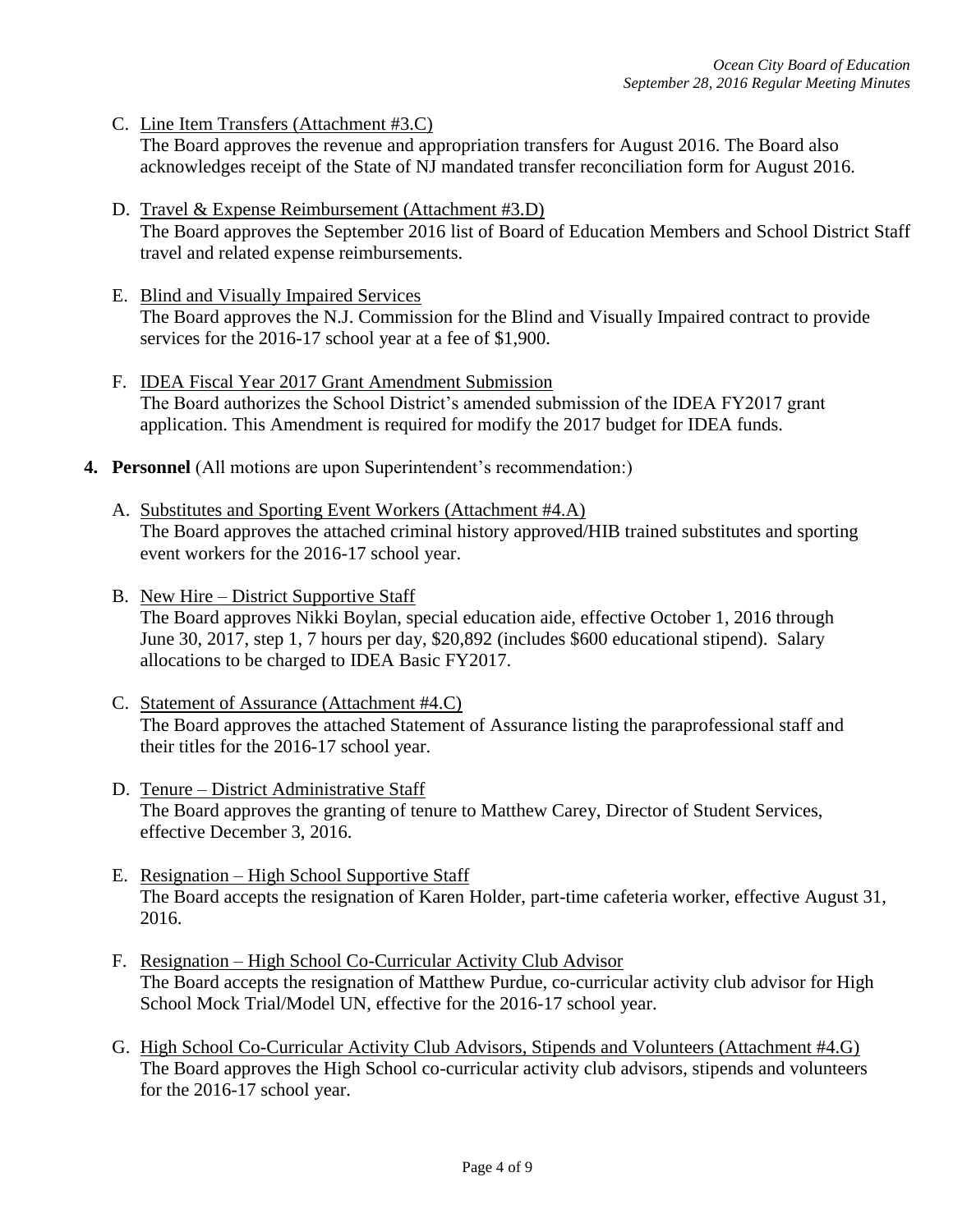H. High School Volunteer Coach's Aide

The Board approves Amy Kohl, volunteer coach's aide, to accompany students to a limited number of gymnastic events for the 2016-17 school year.

- I. High School Extension Program Certificated Staff and Stipend The Board approves Alice Wolf, High School extension program school nurse, at a rate of \$30 per hour, working on a rotating schedule not to exceed 18 hours per week, for the 2016-17 school year.
- J. Leave of Absence High School Certificated Staff (Attachment #4.J) The Board approves employee #0204, a paid leave of absence, effective September 1, 2016 through on or before October 31, 2016, with an expected return date of November 1, 2016.
- K. Short-Term Leave Replacement High School Certificated Staff The Board approves George Plamantouras*,* short-term leave replacement High School Teacher, effective October 1, 2016 through on or before October 31, 2016, at a stipend of \$160 per diem (pending criminal history approval).
- L. Short-Term Leave Replacement High School Certificated Staff The Board approves Sharon Pizagno, short-term leave replacement High School Teacher/Librarian, effective October 1, 2016 through on or before November 17, 2016, at a stipend of \$160 per diem.
- M. New Hire High School Supportive Staff The Board approves Laura Doria, part-time High School part-time food service worker, effective October 1, 2016 through June 30, 2017, step 1, \$10,417 (pro-rated).
- N. Salary Classification Changes and Revision for District and High School Certificated Staff (Attachment #4.N) The Board ratifies the attached District and High School certificated staff salary classification changes and revision for the 2016-17 school year.
- Negotiations Committee Report Mr. Bauer, Chairperson No report.

# **5. Policy**

A. Policies –  $2^{nd}$  Reading

The Board approves the following replacements, additions and/or deletions to the Board Policy and/or Regulation Manuals.

- Policy 5305 Health Services Personnel
- Regulation
	- 2423 Bilingual and ESL Education
	- 3126 District Mentoring Program
	- 5330 Administration of Medication
	- 5350 Student Suicide
	- 8630 Emergency School Bus Procedures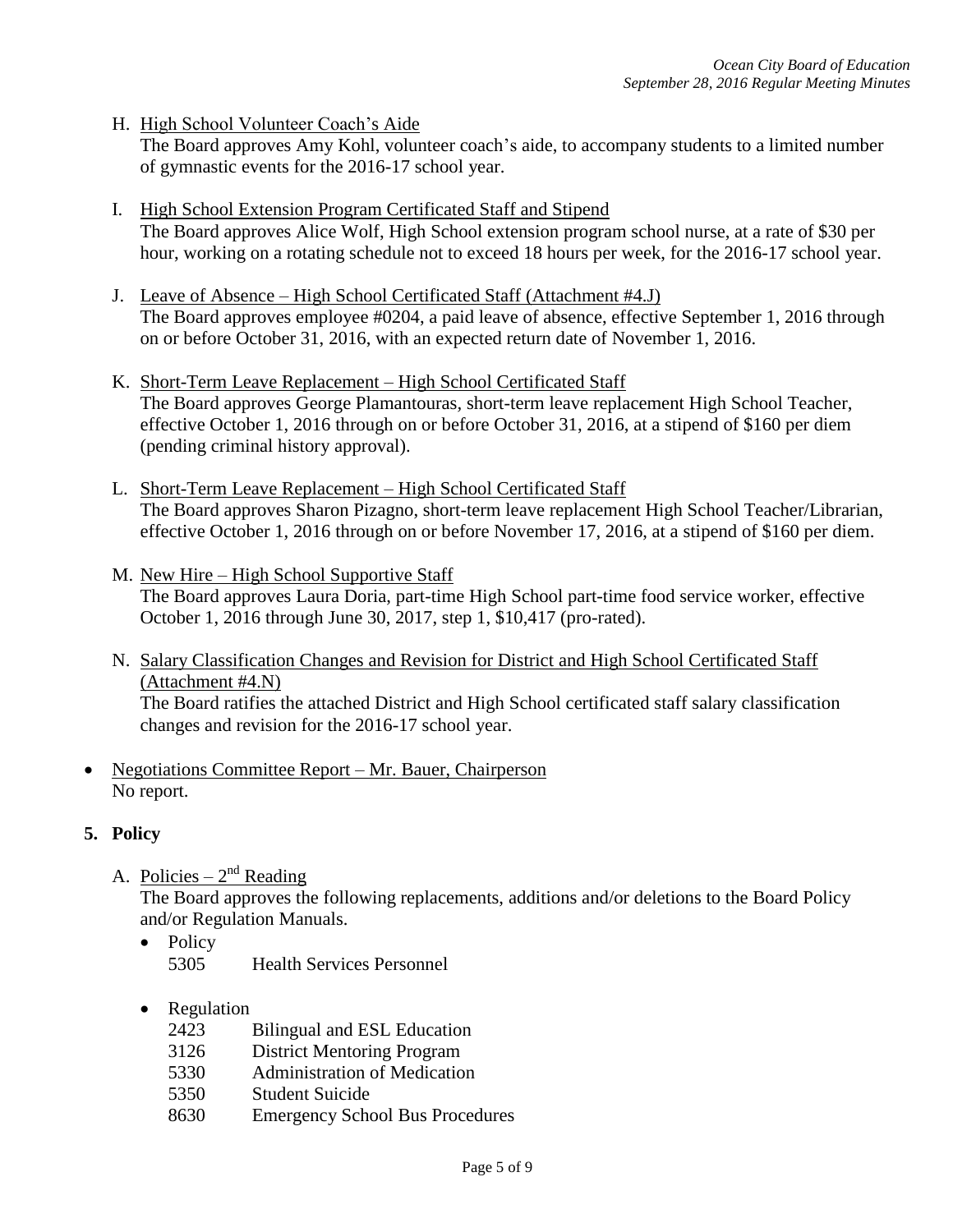### For Your Information

Disclosure:

Attached is the listing of documents/records that the schools collect on students and staff members who have access to those records, per Policy 8330 – Student Records, and Family Educational Rights and Privacy Act (FERPA).

 Policy Committee Report – Mrs. Prettyman, Chairperson No report.

### **6. District Communications**

 District Communications Committee Report - Ms. Gallelli-Keyes, Chairperson Ms. Gallelli-Keyes gave a report of the Committee meeting.

### *Motion by Mr. Oves, seconded by Ms. Gallelli-Keyes, the Board of Education approved the following Superintendent's recommendation by "roll call vote."*

### **2. Curriculum and Student Affairs**

A. Out of District Placements

The Board approves the following out of district student placement for the 2016-17 School Year.

| Placement                      | # of Students  | District   | Tuition   |
|--------------------------------|----------------|------------|-----------|
| <b>CMCSSSD</b>                 | 6              | OC         | \$320,100 |
| YALE-Northfield                |                | OC         | \$53,306  |
| R.H. Swift – EHT               |                | OC         | \$34,873  |
| <b>CMCSSSD</b>                 | $\overline{4}$ | UT         | \$165,800 |
| Bancroft - Haddonfield         | 2              | UT         | \$174,028 |
| Delaware Valley Friends School |                | UT         | \$43,900  |
| <b>Orchard Friends School</b>  |                | UT         | \$40,225  |
| Coastal Learning – Northfield  |                | UT         | \$47,934  |
| ACSSSD - Mays Landing          |                | UT         | \$45,720  |
| <b>CMCSSSD</b>                 | 3              | <b>SIC</b> | \$147,850 |

*Motion carried with the following votes of nay: Mrs. Chisholm, Mr. Holmes and Mrs. Newman.*

*Motion by Ms. Gallelli-Keyes, seconded by Mrs. McAlister, and carried unanimously, the Board of Education (Ocean City Representatives) approved the following Superintendent's recommendations by "roll call vote."* 

#### **1. Buildings and Grounds**

#### B. Use of Facilities **(Ocean City Representatives Only)**

The Board approves the following request for the use of the Intermediate School and Primary School: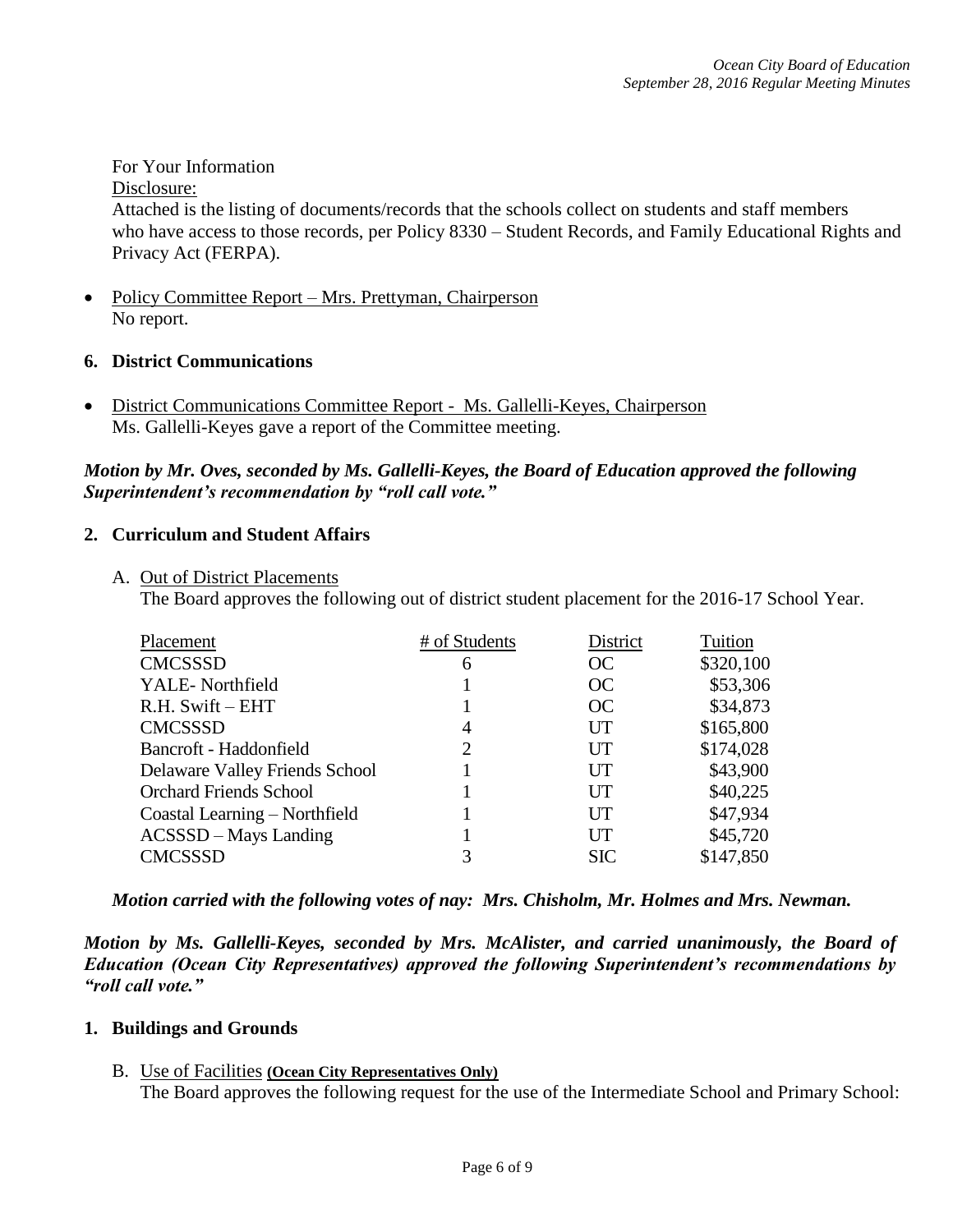# Intermediate School

| Requested By:<br>Use:<br>Dates/Times:<br>Room:<br>Fee:                      | City of Ocean City<br><b>Travel Basketball Practices</b><br>December 13, 2016 – March 28, 2016* (Tues), 6:00PM-8:30PM<br>November 3, 2016-March 30, 2017* (Thurs), 6:00PM-8:30PM<br>*not available when school is closed<br>Gym<br>No charge |
|-----------------------------------------------------------------------------|----------------------------------------------------------------------------------------------------------------------------------------------------------------------------------------------------------------------------------------------|
| Requested By:<br>Use:<br>Dates/Times:<br>Room:<br>Fee:                      | City of Ocean City<br>Dixie Howell Basketball Tournament<br>December 16, 2016 (Fri), 4:00PM-8:00PM<br>December 17, 2016 (Sat), 9:00AM-4:00PM<br>December 19, 20 and 21, 2016 (Mon, Tues and Wed), 3:30PM-8:30PM<br>Gym<br>No charge          |
| Requested By:<br>Use:<br>Date/Time:<br>Room:<br>Fee:                        | MAC/City of Ocean City/Ocean City Police Department<br>Friday with Friends<br>December 2, 2016 (Fri), 7:00PM-10:00PM<br>Gym<br>No charge                                                                                                     |
| Requested By:<br>Use:<br>Dates/Times:<br>Room:<br>Fee:                      | Ocean City Junior Wrestling<br><b>Junior Wrestling Matches</b><br>2017: 1/6, 1/13, 1/20, 1/27, 2/3 and 2/10 (Fri), 5:30PM-9:00PM<br>Gym<br>No charge                                                                                         |
| -------------------<br>Requested By:<br>Use:<br>Date/Time:<br>Room:<br>Fee: | MAC/City of Ocean City/Ocean City Police Department<br>Friday with Friends<br>March 24, 2017 (Fri), 7:00PM-10:00PM<br>Field at $18^{th}$ & Bay Avenue<br>No charge                                                                           |
| <b>Primary School</b>                                                       |                                                                                                                                                                                                                                              |
| Requested By:<br>Use:<br>Date/Times:<br>Rooms:<br>Fee:                      | <b>First Night Ocean City</b><br>New Year's Celebration<br>December 31, 2106 (Sat), 4:00PM-11:00PM – set up and event<br>Multi-Purpose Room and Cafeteria<br>No charge                                                                       |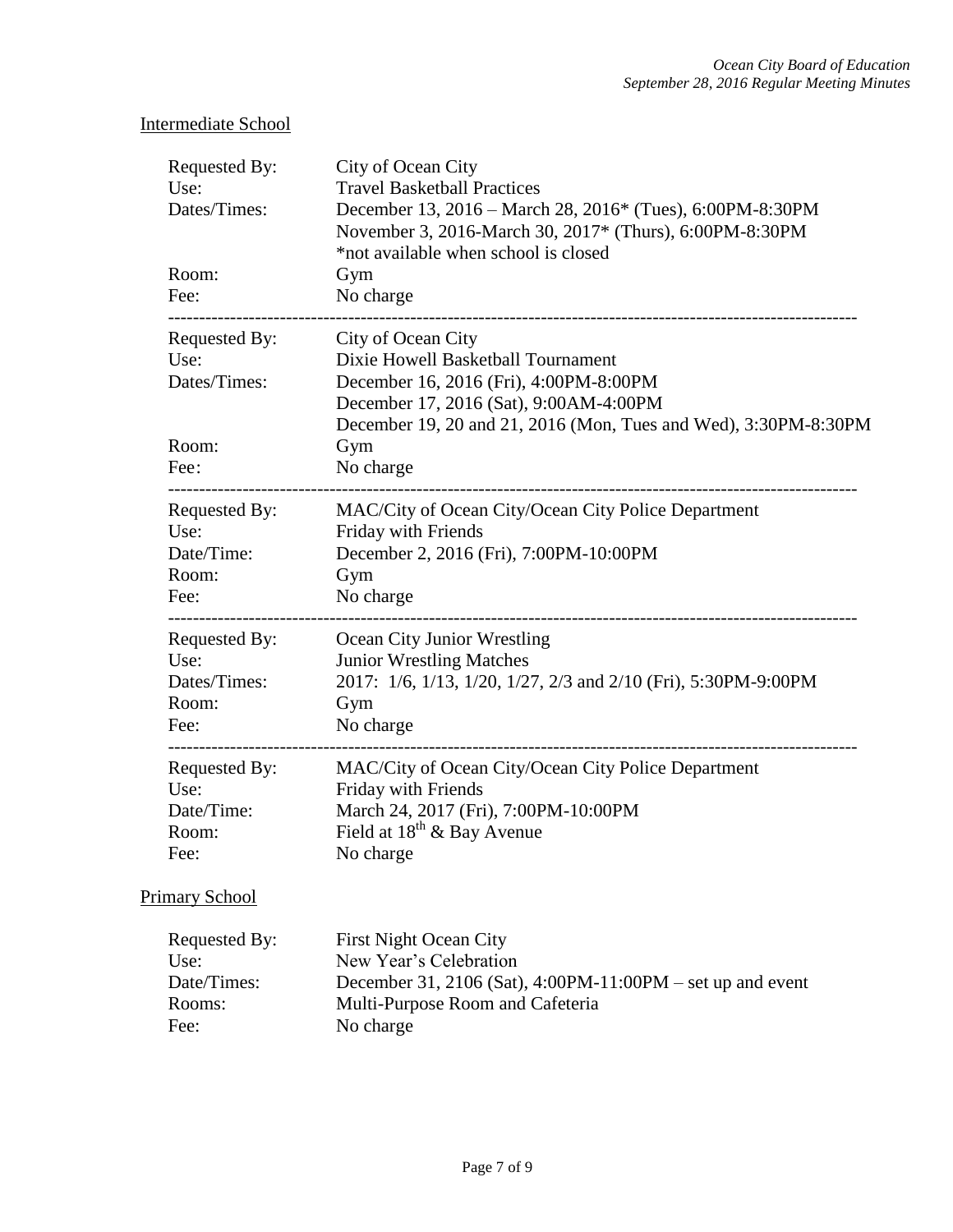### **2. Curriculum and Student Affairs**

- I. Intermediate School Grant Application Submission **(Ocean City Representatives Only)** The Board authorizes the Intermediate School's submission of one grant application to the National Education Association Student Achievement Grant Program. The grant would provide the Language Arts and Social Studies Departments with Chromebooks and carts/docking stations to achieve the 1:1 device status.
- J. Ease Program and Title I Parent Meetings **(Ocean City Representatives Only)**  The Board approves the EASE Program for the Title I students in grades K-3. The Program will run from mid-October to April 2, 2017. The cost of the Program is for a maximum of 8 teachers @ \$30/hour, not to exceed 630 hours or a total of \$18,900. All expenses will be paid for with FY2017 NCLB, Title I funding.
- **4. Personnel** (All motions are upon Superintendent's recommendation:)
	- O. Salary Classification Changes Intermediate and Primary Schools' Certificated Staff (Attachment #4.O) (**Ocean City Representatives Only)** The Board ratifies the attached Intermediate and Primary Schools' certificated staff salary classification changes for the 2016-17 school year.
	- P. Salary Revision Intermediate School Supportive Staff (**Ocean City Representatives Only)** The Board approves the salary revision for Jennifer Dwyer, Intermediate School supervisory aide, step 2, 8 hours per day, \$23,422.
	- Q. Short-Term Leave Replacement Intermediate School Certificated Staff (**Ocean City Representatives Only)**

The Board ratifies Mary Baldini, short-term leave replacement Special Education Teacher, effective September 2, 2016 through on or before October 14, 2016, at a stipend of \$160 per diem.

- R. New Hire Intermediate School Supportive Staff (**Ocean City Representatives Only)** The Board approves Sean Silverman, Intermediate School custodian, effective October 1, 2016 through June 30, 2017, step 1, \$37,441 (pro-rated).
- S. New Hire Intermediate School Supportive Staff (**Ocean City Representatives Only)** The Board approves Chiarina Meron*,* part-time supervisory aide, effective October 1, 2016 through June 30, 2017, step 1, 3 hours per day, \$8,697 (pro-rated) (pending criminal history approval).
- T. Intermediate and Primary Schools' Co-Curricular Activity Club Advisors and stipends (Attachment #4.T) (**Ocean City Representatives Only)**

The Board approves the attached Intermediate and Primary Schools' co-curricular activity club advisors and stipends for the 2016-17 school year.